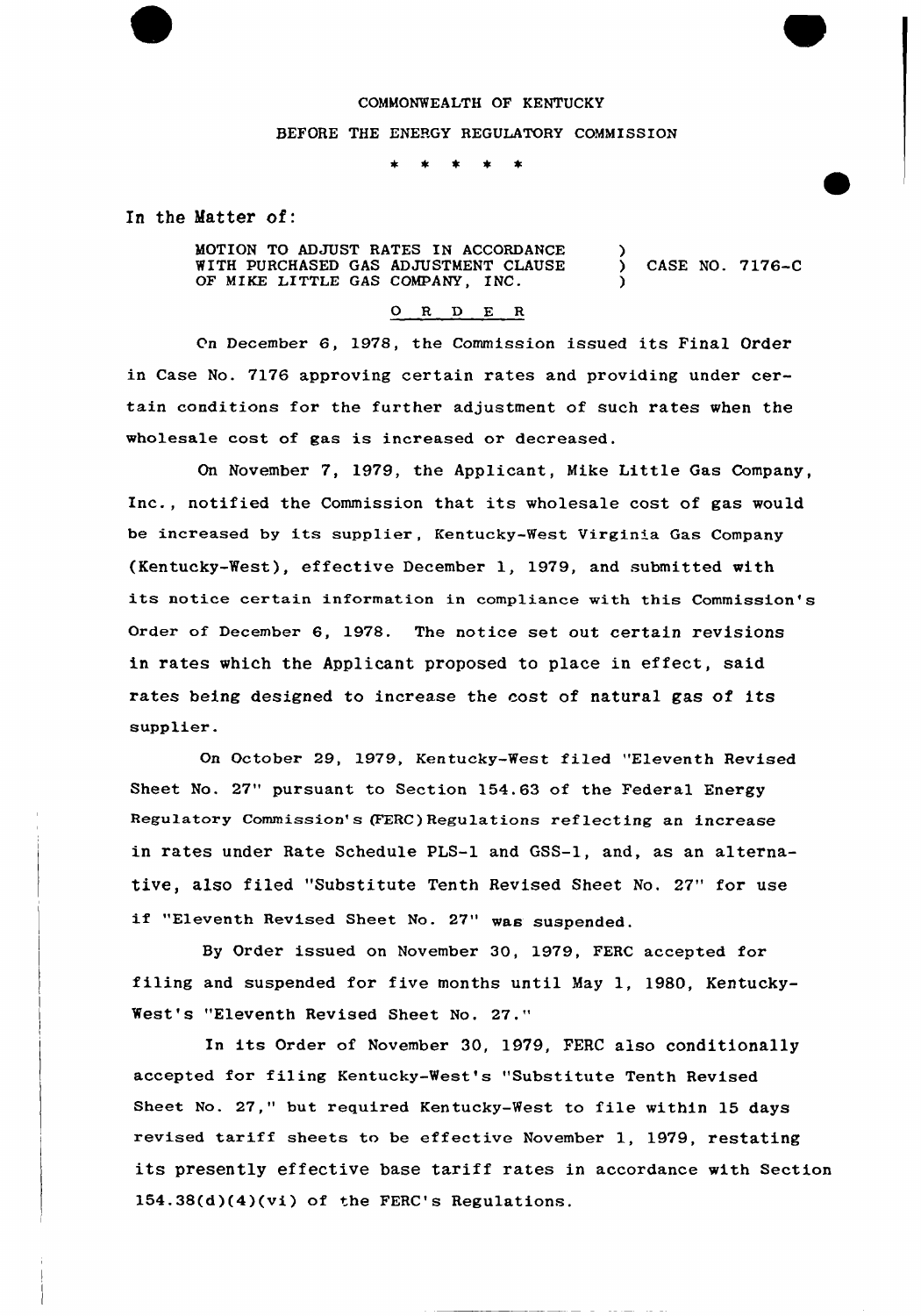On December 14, 1979, Kentucky-Nest, in accordance with the above mentioned Order, filed with the FERC "Third Substitute Tenth Revised Sheet No. 27," to be effective November 1, 1979.

The amount of the increased cost of gas to the Applicant will be \$25,434 on an annual basis.

After reviewing this evidence of record and being fully advised, the Commission is of the opinion and finds:

(l) That the Energy Regulatory Commission is being asked to approve a price increase already approved by the Federal Energy Regulatory commission when it granted the Applicant's supplier, Kentucky-West Virginia Gas Company, a wholesale gas cost increase. We are of the opinion that failure to allow this increase to be passed through to its retail consumers on a timely basis would be unfair and unjust to the Company and would ultimately result in higher rates to their consumers in any event. The Commission has (in writing) indicated its opposition to the procedures and regulations used by the Federal agency in approving these supplier increases since 1975. We continue to be opposed and are continuing to seek alternative ways to overcome the regulatory inequities which have such a direct impact on the retail consumers.

(2) That the Applicant's supplier, Kentucky-West, has filed for increased rates to become effective November 1, 1979.

(3) That the application filed December 6, 1979, has been adjusted to reflect Kentucky-West's rates as filed with the FERC on December 14, 1979, at Docket No. RP80-7, to be effective November 1, 1979.

(4) That the magnitude of this filing exposes the Applicant to substantial under-recovery of its gas cost if the rates are not implemented in a timely manner.

(5) That the Commission should waive its policy of requiring evidence of FERC acceptance in this case and allow the Applicant to place into effect subject to refund the rates set out in Appendix "A".

(6) That the Applicant's adjustment in rates under the Purchased Gas Adjustment provisions approved by the Commission in its

 $-2-$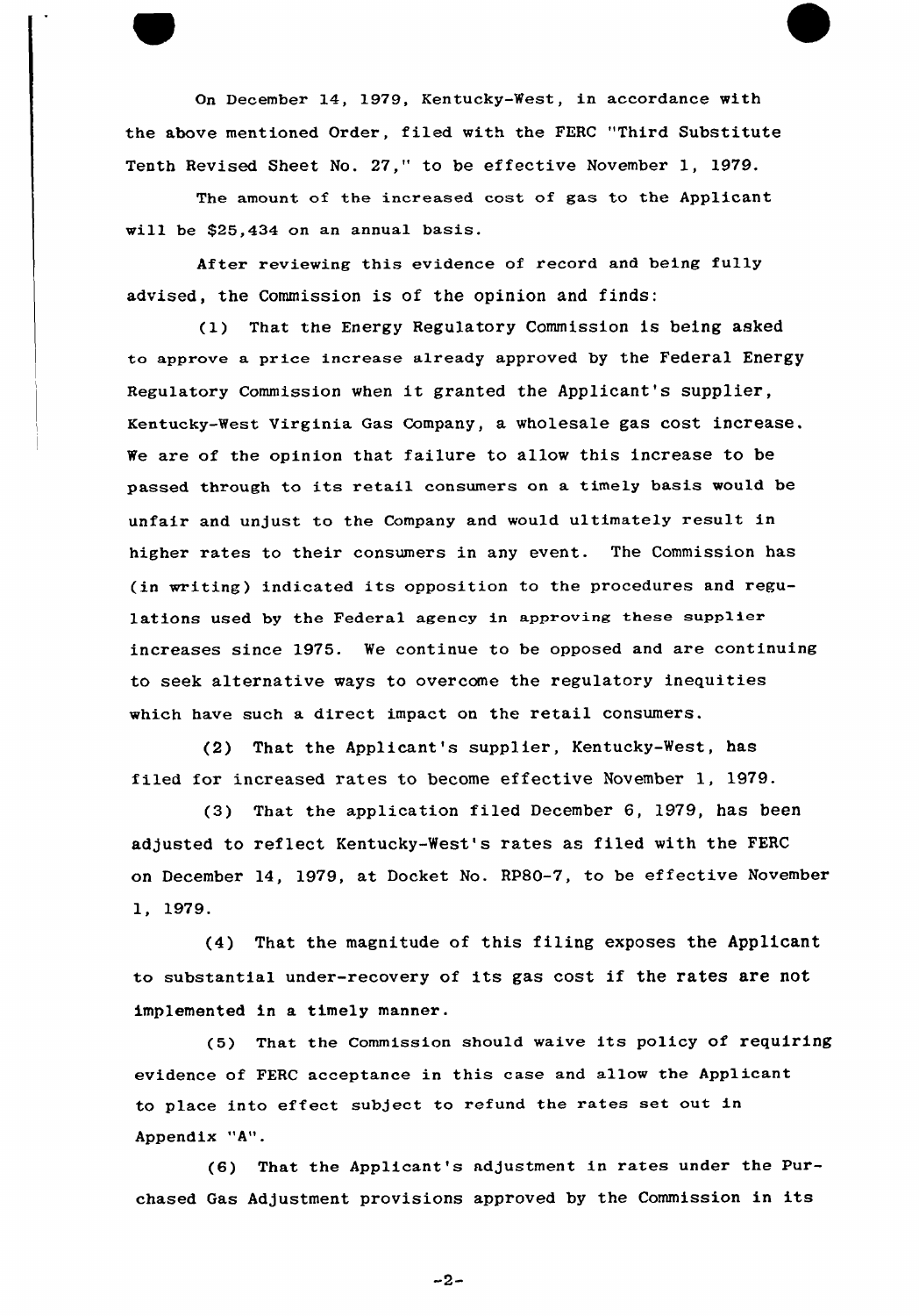

Order in Case No. 7176, dated December 6, 1978, is fair, just and reasonable and in the public interest and should be effective with gas supplied on and after the date the increased cost of wholesale gas becomes effective.

IT IS THEREFORE ORDERED that the Purchased Gas Adjustment sought by the Applicant as set out in Appendix 'A" attached hereto and made a part hereof, be and the same, is hereby approved to be effective, subject to refund, with gas supplied on and after the date the increased cost of wholesale gas becomes effective.

IT IS FURTHER ORDERED that for the purpose of the future application of the Purchased Gas Adjustment Clause of the Applicant, the base rate for purchased gas shall be:

#### Commodity

Kentucky-West Virginia Gas Company  $$1.1978$  per dth\*  $*$ Includes 0.35 $\circ$  per dth gas Research Institute Funding Charge.

IT IS FURTHER ORDERED that Mike Little Gas Company, Inc., shall maintain its records in such manner as will enable it, or the Commission, or any of its customers, to determine the amounts to be refunded and to whom due in the event <sup>a</sup> refund is ordered by the Commission.

IT IS FURTHER ORDERED that within thirty (30) days after the date of this Order, Applicant shall file with this Commission its revised tariff sheets setting out the rates approved herein.

IT IS FURTHER ORDERED that the information furnished this Commission by Applicant on December 6, 1979, constitutes full compliance with the Commission's requirements and Order in Case No. 7176, and any other information ordinarily required to be filed under the Commission's regulations is hereby waived.

Done at Frankfort, Kentucky, this 17th day of January, 1980.

ENERGY REGULATORY COMMISSION

For the Commission

ATTEST: